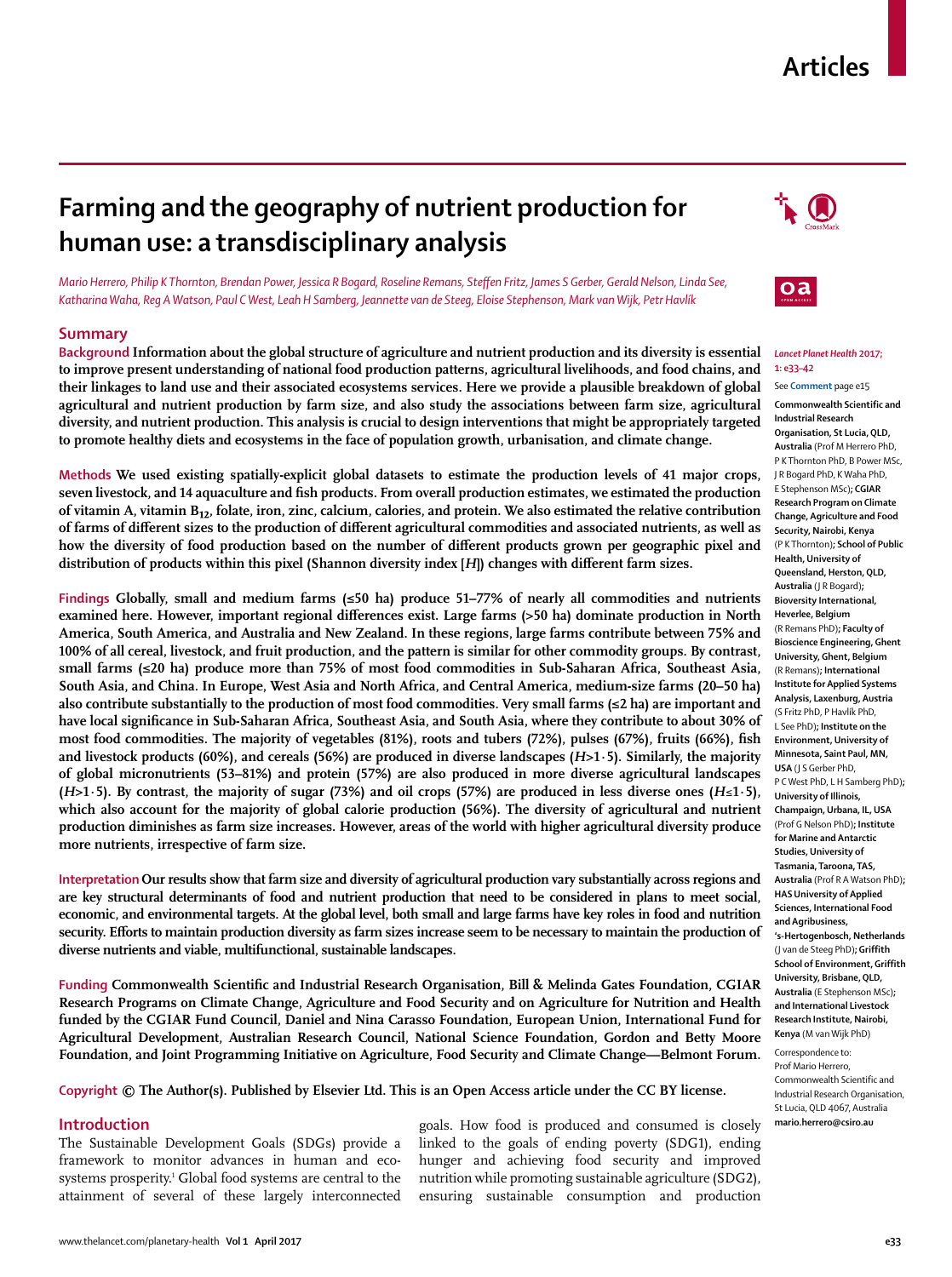#### **Research in context**

#### **Evidence before this study**

A substantial body of work exists on the topic of agricultural production and farm size. 570 million farmers are estimated to be responsible for the global food supply, with small farms contributing the majority of food production, especially in low-income and middle-income countries. Spatially explicit global mapping of plot sizes has supported this prevalence of small plots in many low-income and middle-income countries. Some of these analyses have been extended through estimation of the average size of agricultural areas (a proxy for average farm size) using spatial and statistical methods, yielding information on the contribution of different average agricultural areas to crop production, which varied significantly depending on crop type. This analysis, however, did not account for the distribution of different farm sizes across the same areas, nor for production of livestock and fish. Several studies have shown links between agriculture and dietary diversity, and diversity of national food supplies has been reported to have become more homogeneous over time, raising concerns about the evolution of global nutritional diversity, which is associated with many measures of human and ecosystems wellbeing, including child malnutrition. The structure of global food production, and diversity of food supply are key to debates on how food should be produced now and in the future, and are fundamental for the design of feasible responses to attaining global human and planetary health.

#### **Added value of this study**

Previously, spatial linking of the global structure of food production to its functional diversity and the provision of key nutrients for anthropogenic use has not been fully quantified.

patterns (SDG12), taking urgent action to combat climate change (SDG13), and sustainably using oceans (SDG14) and terrestrial ecosystems (SDG15).

Agriculture, livestock, and fisheries provide the basis of production for edible nutrients used by mankind, whether directly through food manufacturing and consumption, or indirectly to feed animals and fish or for energy or fibre production. These sectors are part of the global food systems and are responsible for maintaining millions of livelihoods, from farmers, retailers, farm advisers, and scientists, all the way to the consumers. Their importance in regulating environmental services mainly through land and water use, nutrient cycles, and climate regulation is also undeniable<sup>2</sup>

The scale of the food production challenge is clear: some studies<sup>3</sup> suggest that a 70% increase in food availability by the 2050s will be essential to keep up with the demand for food from an increasingly numerous and affluent population. Put another way, more food will need to be produced on the planet in the next 50 years than has been produced in the past 400 years,<sup>4</sup> with the additional constraint of ensuring that key environmental planetary boundaries are not exceeded in the process.<sup>2</sup>

Since the land connects human beings to both food production and the environment, this information is essential for designing more sustainable food systems and for the attainment of many of the sustainable development goals. Our results show that both production and nutrient diversity diminish with increasing farm size and that, irrespective of farm size, more diverse areas produce more nutrients. Our study also incorporates the latest spatial and statistical data on crops, livestock, and fish products, which have seldom been included simultaneously in these types of analyses.

#### **Implications of all the available evidence**

Our results show that farm size and nutritional functional diversity are key factors for global nutrient production. This finding has crucial implications for food and nutritional security. The evidence also shows that both small and large farms have crucial importance on a global basis. Small farms are still essential to the provision of food and nutrients in low-income and middle-income countries, whereas surpluses from larger farms ensure the necessary trade balances to deal with scarcity in some parts of the world. Furthermore, agricultural diversity needs to be safeguarded when agricultural intensification practices are promoted, given that, historically, intensification has decreased the number of crops planted, especially as farm sizes increase. Management of the risks associated with agricultural diversity losses will be essential in efforts to attain the Sustainable Development Goals. The information presented will be useful in attempts to improve the sustainability of food production, especially in countries in which the dynamics of global change processes are causing profound changes to livelihoods, economies, and ecosystems.

This increase in food availability alone will not guarantee human wellbeing. Additionally, food systems must also provide foods of high nutritional quality and diversity to support the needs for human health and nutrition,<sup>5</sup> while other crucial challenges such as poverty reduction, equity, land tenure, education and health accessibility, and reductions in emissions are resolved simultaneously.

Diversity in the food species that contribute to a diet is associated with improved nutrient adequacy and food security.<sup>6,7</sup> However, the global diversity of national food supplies has been decreasing since 1960, with a steady increase in the importance of major cereals and oil crops<sup>8</sup> relative to other commodities like fruits or vegetables. Agricultural systems change through time in response to a wide range of drivers, particularly intensification processes (ie, increasing production per unit of land, labour, or capital), which can often lead to specialisation of production in the pursuit of economic efficiencies.<sup>9</sup> As efforts are made to increase food production, achieving a balance between intensification and diversity of production has become increasingly important from a nutritional perspective. Identification of the policy options and technological changes that can achieve this balance will depend on a more complete understanding of the geography of current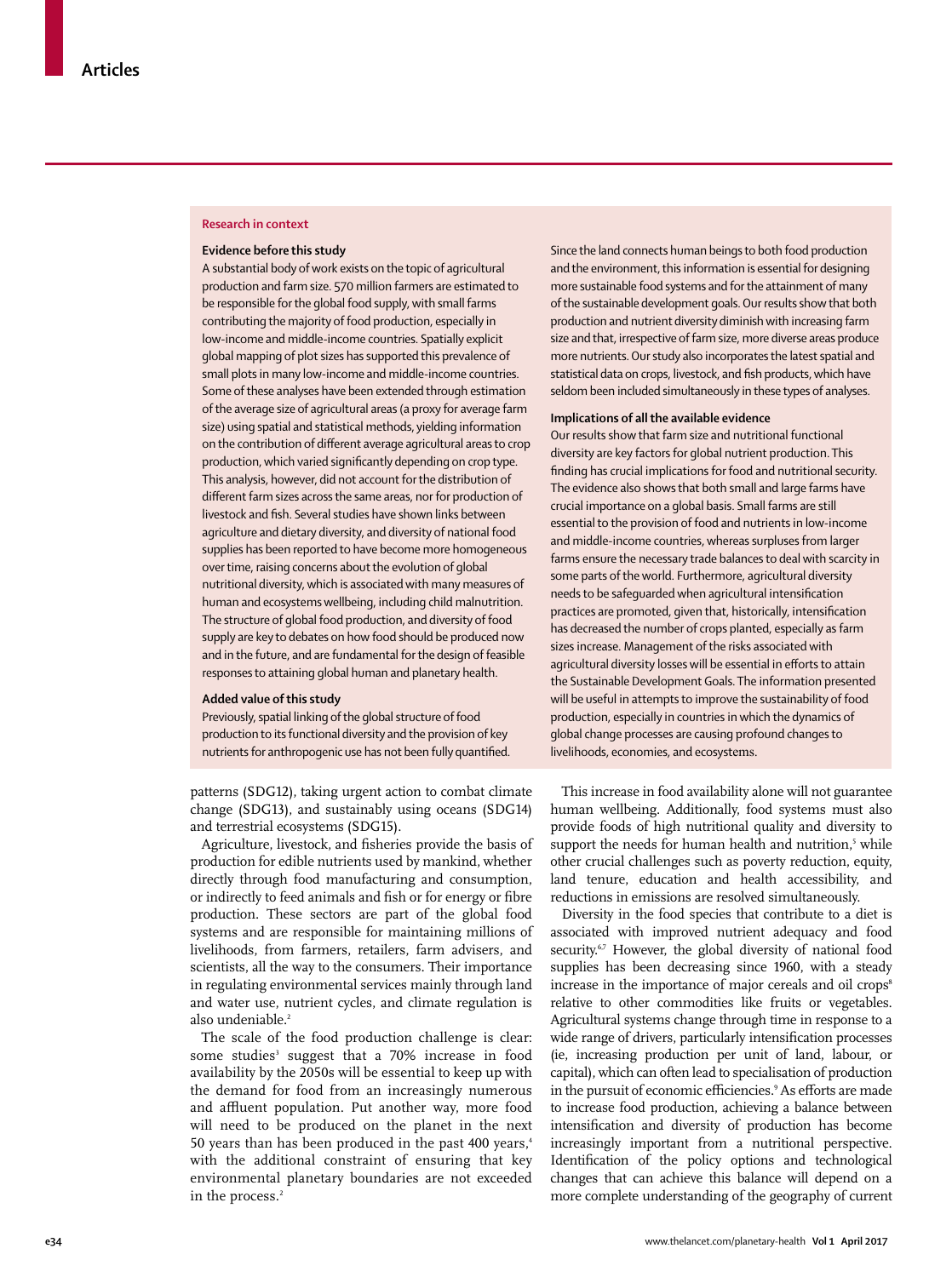food production, and how this might evolve as agricultural systems change in response to drivers of change such as population growth, urbanisation, and climate change.

Whether food is produced on small or large farms, with minimal or large amounts of external inputs, or whether crops are grown singly or in combination with other crops and livestock or fish, all forms of food production have associated societal, economic, and environmental costs and benefits, which spread from the farmer all the way to the consumer. Different methods of production will have different abilities to handle challenges such as dealing with climatic and economic risk, adapting and mitigating climate change, generating employment and livelihood options, and maintaining ecosystem services.

Our study is a small first step towards building consistent, global data for the study of these key issues. We aimed to estimate the relative contribution of farms of different sizes to the production of various agricultural commodities and associated nutrients, as well as analysing how the diversity of food and nutrient production changes with farm size. We also present high-resolution global maps of the production of several key nutrients, with underlying information on the crop or animal producing systems.

## **Methods**

# **Study design**

We estimated the relative contribution of farms of different sizes to the production of different agricultural commodities and nutrients and the associations between diversity of production and size of farm. We used existing, spatially explicit global datasets of location and production of major crops, livestock, and aquacultural products and estimated the production of essential nutrients. We allocated national food and nutrient production data for these commodities to farms of different sizes using a global dataset of field size coupled with non-spatial methods, and we calculated diversity metrics for vegetables, cereals, livestock, fish, sugar crops, pulses, roots and tubers, oil crops, and fibre crops.

We focused on estimating the production of dietary energy (calories) of seven essential nutrients: vitamin A, vitamin  $B_{12}$ , folate, iron, zinc, calcium, and protein. This selection reflects nutrients of public health interest because of either existing widespread deficiencies (vitamin A, iron, and zinc) or because intakes are commonly low particularly in developing countries (vitamin  $B_{12}$ , folate, and calcium). We also included calories and protein as essential macronutrients.

More detailed descriptions of the methods are available in the appendix. Our analysis included 161 countries (we excluded several small island states); the country list and allocation to regions are shown in the appendix.

#### **Data sources**

We extracted production data for 41 crops in 2005 from the dataset of Ray and colleagues,<sup>10</sup> which was based on the work of Monfreda and colleagues.<sup>11</sup> For seven livestock products in 2005 we used data from Herrero and colleagues.12 For the 14 fish functional groups, we used data from Watson and colleagues.13 We used the fish data for the computation of the nutrient yield and diversity metrics only, as they could not be allocated to farm sizes. We sourced data on the nutrient compositions of the 62 commodities from the US Department of Agriculture (USDA) online database and adjusted for edible portions. To estimate farm size distributions, we used the data of Lowder and colleagues,<sup>14,15</sup> supplemented where needed with additional data for missing countries (appendix).

## **Statistical analysis**

To allocate agricultural production data to different farm sizes at a country level, we used a spatially explicit global dataset on field-size distribution.<sup>16</sup> For each country, we calculated the relative proportion of four different field sizes: "very small" (≤0.5 ha), "small" (>0.5-2 ha), "medium" (>2–100 ha), and "large" (>100 ha) and imputed a plausible field-size distribution to the country's farmsize distribution in such a way that the national (nonspatial) farm-size areas matched the national (spatial) field-size areas. We used the resulting matrix of relative proportions to allocate all the fields of a certain size to farms of different sizes. We then allocated production to all farm sizes in relation to the ratio of relative production to relative area, first weighting field size by suitability class, using length of growing period as a proxy for general agricultural suitability. This allowed us to allocate production to a country's distribution of farm sizes, taking account of agricultural suitability within the country.

We calculated and mapped nutritional yield $\mathbf{r}$  for all crops, livestock, and fish combined, expressed as the number of people whose annual recommended daily allowance (RDA) for different nutrients could be met from crop, livestock, and fish production per grid cell.<sup>18</sup>

We calculated three diversity metrics based on all of the crop, livestock, and fish products used in the analysis:19 the Shannon diversity index, *H*, which represents how many different types of foods are produced in a pixel and how evenly these different types are distributed; the species richness, *S*, a simple count of the number of commodities produced in each pixel; and the Modified Functional Attribute Diversity index (MFAD), the sum of pairwise distances between functional units; this index reflects the diversity in nutrient composition of foods produced in each pixel. Maps of *S* and MFAD are available in the appendix.

We did all analyses using the R open source statistical package (version 3.3.2).

#### **Role of the funding source**

The funder of the study had no role in study design, data collection, data analysis, data interpretation, or writing of the report. The corresponding author had full access to all the data in the study and had final responsibility for the decision to submit for publication.

See **Online** for appendix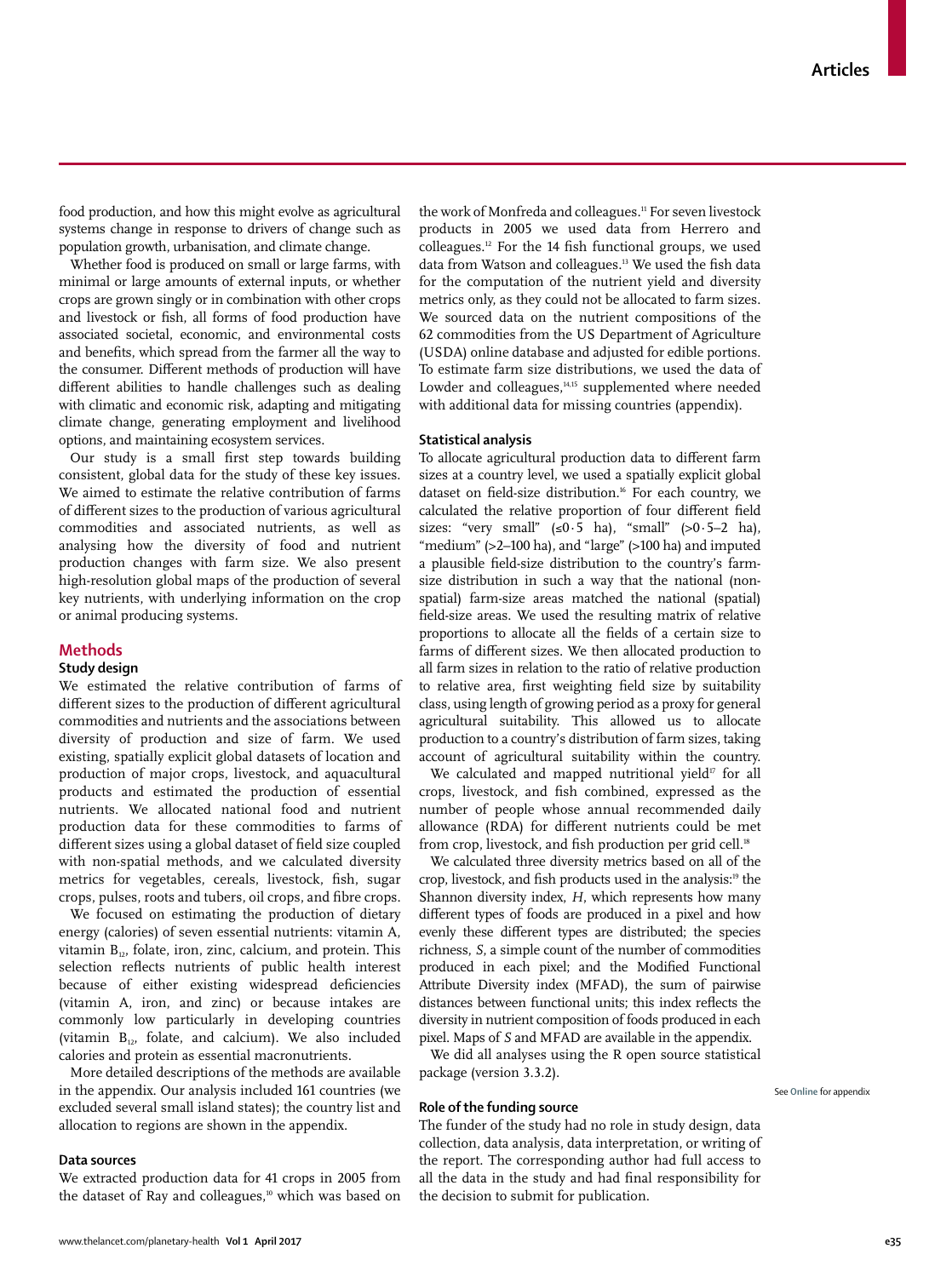## **Results**

Our analyses show that globally, farms smaller than 50 ha produce between 51% and 77% of the volume of the major food groups for human consumption: cereals, fruits, pulses, roots and tubers, and vegetables (figure 1). Exceptions are sugar and oil crops, which tend to be produced on large farms (>50 ha) as large plantation crops, and livestock, of which 48% of global production is on small  $(\leq 20 \text{ ha})$  and medium  $(>20-50 \text{ ha})$  farms.

Although these global numbers are important, they mask substantial regional differences in what food is produced and how it is produced (figure 1 and figure 2). Large farms (>50 ha) dominate production in North America, South America, and Australia and New Zealand. For example, in these regions large farms contribute approximately 75–100% of all cereal, livestock, and fruit production, and the pattern is similar for other commodity groups (appendix). By contrast, small farms  $(\leq 20$  ha) produce more than 75% of most food commodities in Sub-Saharan Africa, Southeast Asia, South Asia, and China. A clear example of these structural differences is the production of cereals in Europe and North America compared with South Asia and China, where similar volumes of cereals are produced, but with very different production structures (large *vs* small farms; figure 2). Europe, West Asia and North Africa, and Central America are different from other regions in that medium size farms (>20−50 ha) also contribute substantially to the production of most food commodities.

Very small farms  $(\leq 2$  ha) are important and have local significance in Sub-Saharan Africa, Southeast Asia, and South Asia, where they contribute around 30% of most food commodities and where they are managed by millions of smallholder farmers. In China, such farms produce more than 50% of all food commodities (except for fibre crops), in particular fruits (64%), vegetables (60%), sugar crops (59%), roots and tubers (72%), and livestock (63%).

The global patterns of nutrient production by farm size are similar to those of the production of food commodities (figure 3). With the exception of iron and folate, small  $(\leq 20$  ha) and medium (>20–50 ha) farms supply 51−77% of the essential nutrients studied here. Notably, small farms  $(\leq 20$  ha) provide 71% of global vitamin A production; vitamin A is supplied mainly from fruits and vegetables, some livestock, and orange-fleshed roots and tubers, which are produced mostly on these small farms.

A regional analysis (figure 3) shows that both small and large farms are vital to local nutrient production in each of the regions studied. Small farms  $(\leq 20)$  ha) produce most of the essential nutrients (>80%) in Sub-Saharan Africa, Southeast Asia, South Asia, China, and the rest of East Asia Pacific. Farms smaller than 2 ha produce more than 50% of all nutrients in China and are of key importance in South Asia, Southeast Asia, Sub-Saharan Africa, and East Asia Pacific, where they produce more than 25% of the nutrients. Farms larger than 50 ha contribute most of the nutrient production in Europe, North America, and South America, and Australia and New Zealand. In South America and Australia and New Zealand, very large farms (>200 ha) produce more than 50% of the nutrients.



*Figure 1:* **Production of key food groups by farm size**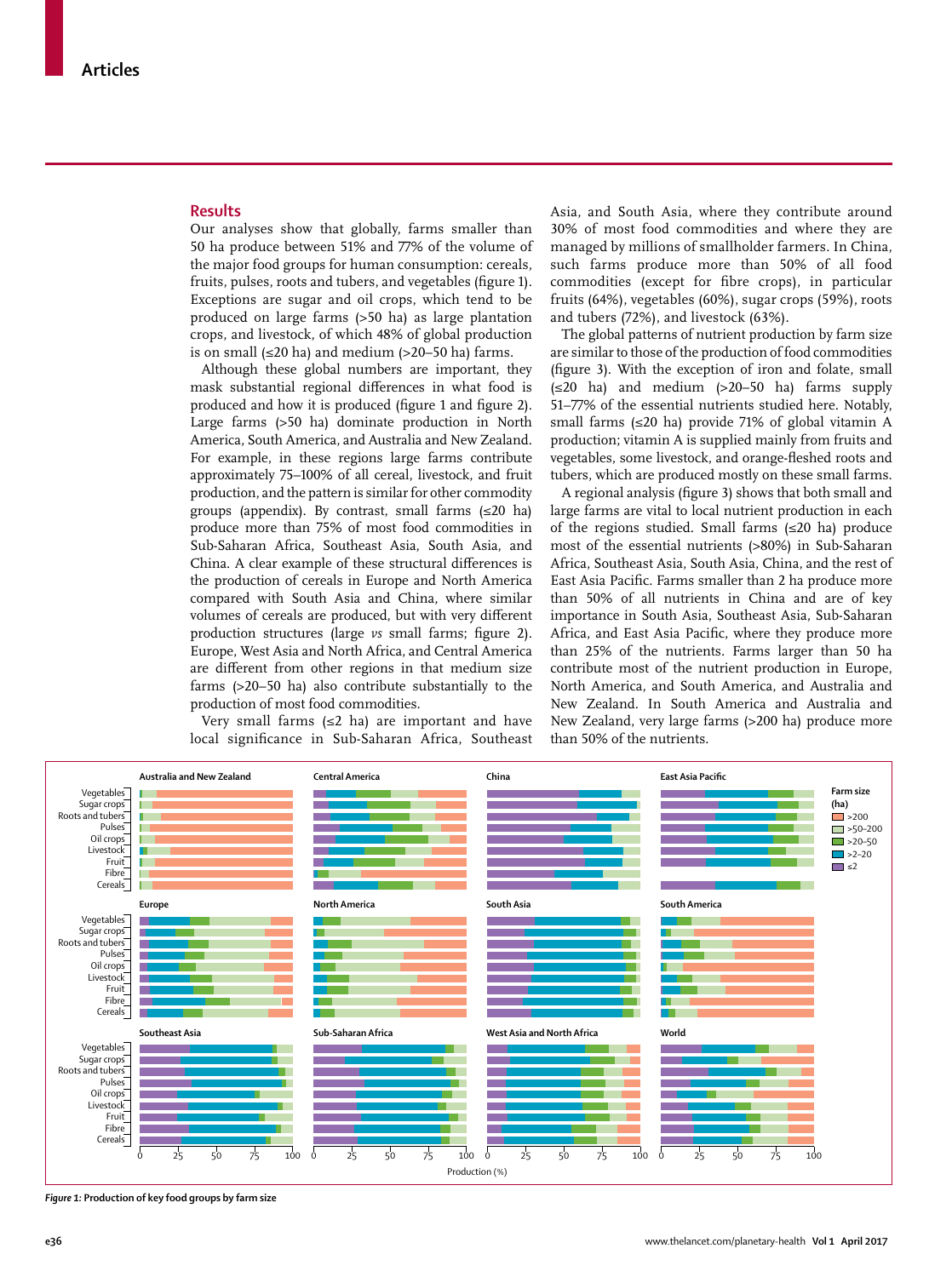

*Figure 2:* **Distribution of production of key food commodity groups by farm size**

Areas of substantial nutrient production can be identified around the world. Figure 4 shows nutritional yields—ie, the number of people whose annual recommended allowances for each nutrient could be met from the aggregated nutrient production from crops, livestock, and fish combined per unit of land (grid cell). Although there are some differences for specific nutrients, the general overall patterns in the maps are similar, with parts of China, India, Europe, the North American Great Plains, southern Brazil and northern Argentina, East African highlands, and parts of West Africa being noticeable production areas. The lowest productivity is for vitamin A and vitamin  $B_{12}$ , which are supplied in large quantities by fewer commodities (ie, roots and tubers for vitamin A and livestock and fish products for vitamin  $B_{12}$ ).

Mapping agricultural diversity at grid level allows several trends to be identified (figure 5A). First, differences in diversity between regions are substantial, with higher diversity (*H*>1·5) in large parts of Europe, Africa, Asia, and the western part of South America, and lower diversity in large parts of Australia, North America, and South America. Second, overlaying the diversity data with the food and nutrient production data shows that, on a global level, farm areas with higher diversity (*H*>1·5) produce most of the vegetables (81%), fibre crops (76%), roots and tubers (72%), pulses (67%), fruits (66%), livestock (60%), and cereals (56%), although they occupy a smaller percentage of the grid cells than do the less diverse areas (figure 5). The exceptions are sugar crops (27%) and oil crops (43%), which are often grown in single crop plantations.

Third, combining the diversity measures with spatially explicit plot sizes, which are highly correlated with farm size, shows that agricultural diversity (*H*) decreases as plot size increases (p<0·0001; appendix). In particular, areas with small and medium farms (≤50 ha) have larger diversity than do larger scale farms. These differences also translate into differences in nutrient production (figure 6). On a global level, areas with higher diversity of food commodities (higher *H*) produce more micronutrients than do areas with less diversity. This effect is particularly noticeable in places such as China, Sub-Saharan Africa, East Asia Pacific, and West Asia and North Africa. In contrast with North America, in Europe, although production comes mostly from medium and large farms, it is not farm size, but the diversity of production that drives nutrient production in this region.

## **Discussion**

Our results show that the geography, structure, and diversity of farming matters significantly in the production of key nutrients for anthropogenic use. The production of global food commodities differs geographically and is governed by agroclimatic conditions, soil types, population density, and distance to markets. These factors, together with the competitiveness of the agricultural sector and alternative sources of employment, largely determine the structure of farming in the world. We show that both large and small farms have crucial roles in food and nutrient production and that this role largely depends on the region. Small farms are not only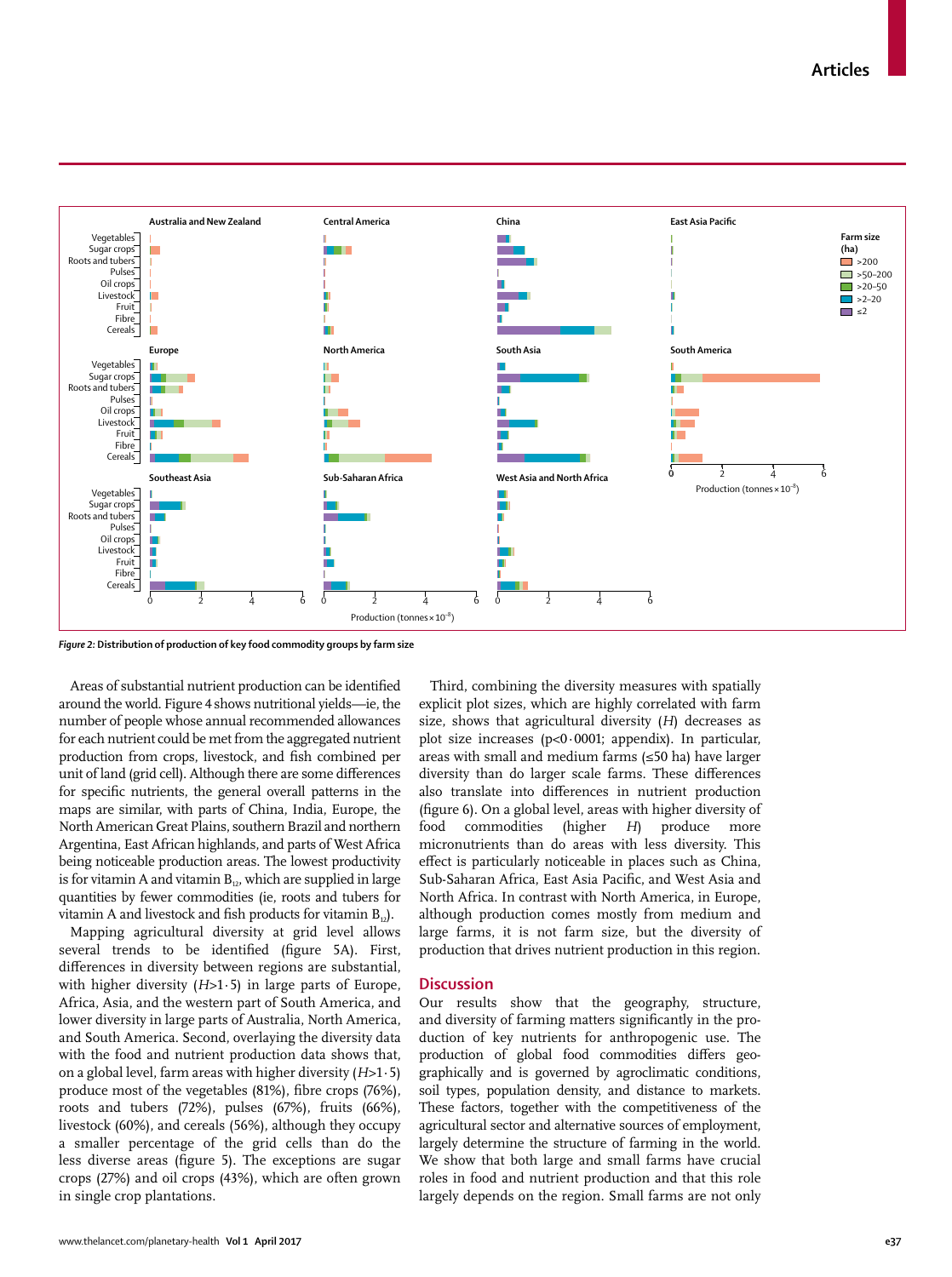

*Figure 3:* **Distribution of nutrient production by farm size**

responsible for supporting millions of smallholders in low-income and middle-income countries, but also produce the majority of a very diverse set of commodities for human consumption, especially for poor people.<sup>20</sup> By contrast, large farms can be less diverse, but their sheer sizes and productivity of fewer, easier to grow, highyielding crops, ensure that there are tradeable surpluses of nutrients available to the parts of the world that need them most.<sup>21</sup> This situation represents a marriage of convenience for global nutrient supply and for mankind's wellbeing. However, their environmental consequences remain to be more comprehensively studied than they have been to date.

To achieve nutrient adequacy, food diversity is an essential aspect of diet quality, $22$  and diversity in agricultural production systems can stimulate long-term productivity, stability, ecosystem services to and from agricultural lands, and resilience to shocks (eg, pests and diseases, climate, or price shocks).<sup>23</sup> Our findings on diversity suggest that as farm sizes increase, a shift occurs in the type and intensity of crops grown. Species that are more suitable to be grown in smaller plots (eg, vegetables, fruits, and some roots and tubers) are reduced, whereas species that can be easily cultivated with mechanised techniques, such as cereals and sugar and oil crops, are maintained. By contrast, smaller plots also contain a broader mixture of crops and livestock.

The historical intensification of agriculture has yielded more but less diverse food and a reduction in the sources of key essential nutrients.<sup>8</sup> Our data suggest that although most commodity groups are present across all farm sizes, there is a risk that numbers of species cultivated, particularly highly nutritious food groups, will decrease as farm sizes increase. Reversing of this trend is essential to safeguard the adaptive capacity of agriculture to maintain the supply of essential nutrients for human health. In low-income countries, the production of diverse commodities contributes to consumption diversity because trade is limited and most production is consumed locally.19 Production diversity is therefore part of a coping strategy that needs to be maintained. In high-income and middle-income countries, diversity of food can be obtained more easily from markets supplied by national or by international trade than in low-income countries, so production and supply diversity are not coupled. Incentives might be needed to manage diversity in such settings for risk management and long-term economic, health, and environmental benefits.<sup>24,25</sup>

From a socioeconomic perspective, a shift in the typical development of small farms needs to occur to ensure that agricultural intensification in low-income and middle-income countries, which is usually promoted through the use of a few cereals and legumes, does not lead to reductions in agrobiodiversity. The number of species promoted needs to increase and investments and policy incentives to diversify agriculture to promote healthier diets and gender-sensitive agriculture needs to be pursued. This need has already been acknowledged in some parts of the world and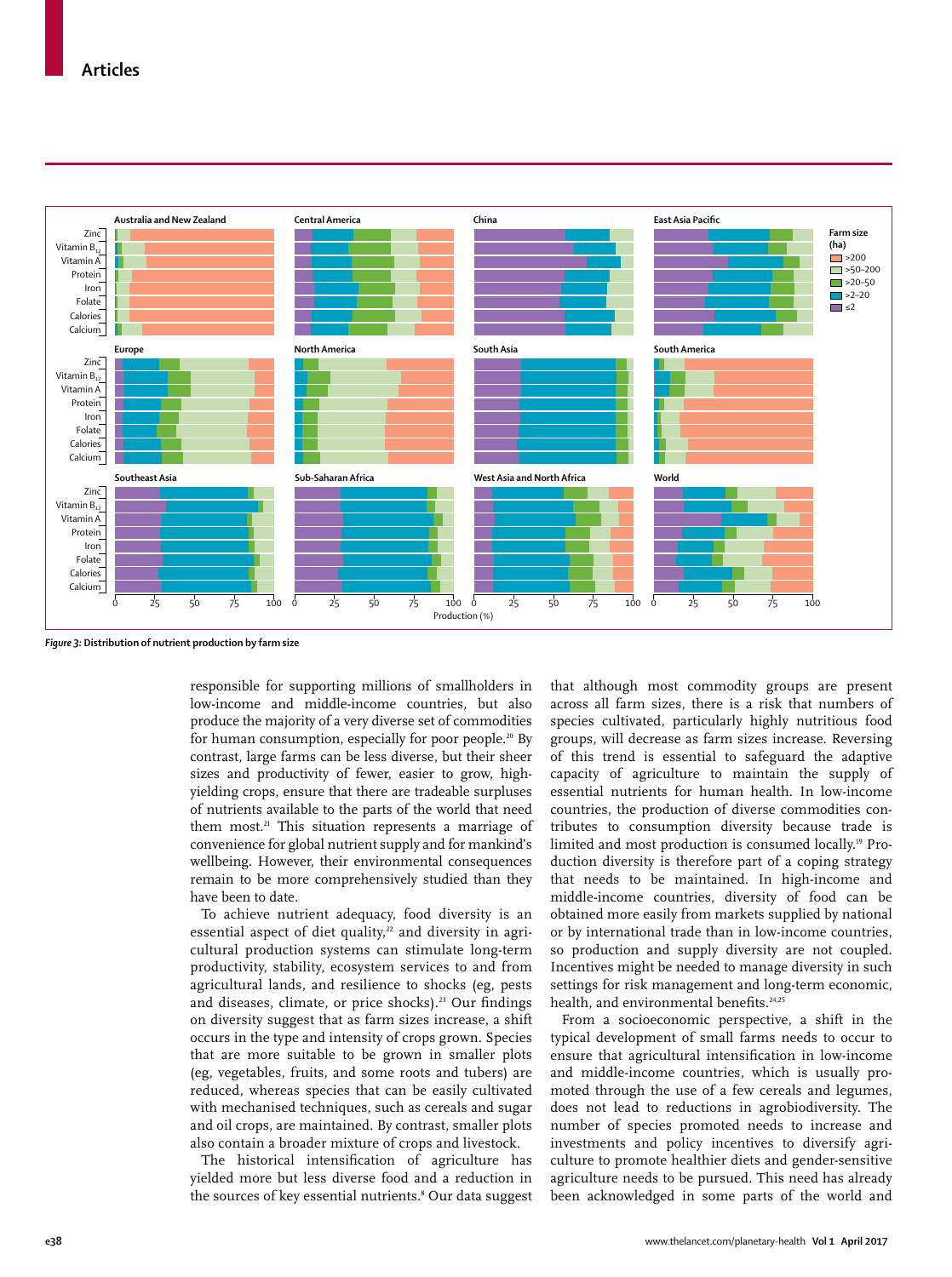

*Figure 4:* **Global hotspots of nutritional yield**

Nutritional yield was calculated from 41 crops, seven livestock products, and 14 fish groups for (A) calcium, (B) folate, (C) iron, (D) protein, (E) vitamin A, (F) vitamin B12, and (G) zinc. The maps represent the number of people whose recommended daily allowance for each nutrient could be met, per grid cell. Maps for individual commodities are available in the appendix.

successful examples of the promotion of diversified smallholder agriculture exist.<sup>26-29</sup> Similarly, nutritional quality must become a more prominent driving force in agriculture and food policy development and incentives such as price premiums or low-interest credits, certification, or guaranteed markets to promote the production of nutrient-rich foods including vegetables, fruits, perennial crops, livestock and fish species will need to be developed.

Our analysis focused on the production of a range of commodities for human use, and, as such, represents only one of the building blocks contributing to how nutrients are used. The food industry plays an essential part in how nutrients are transformed, packaged,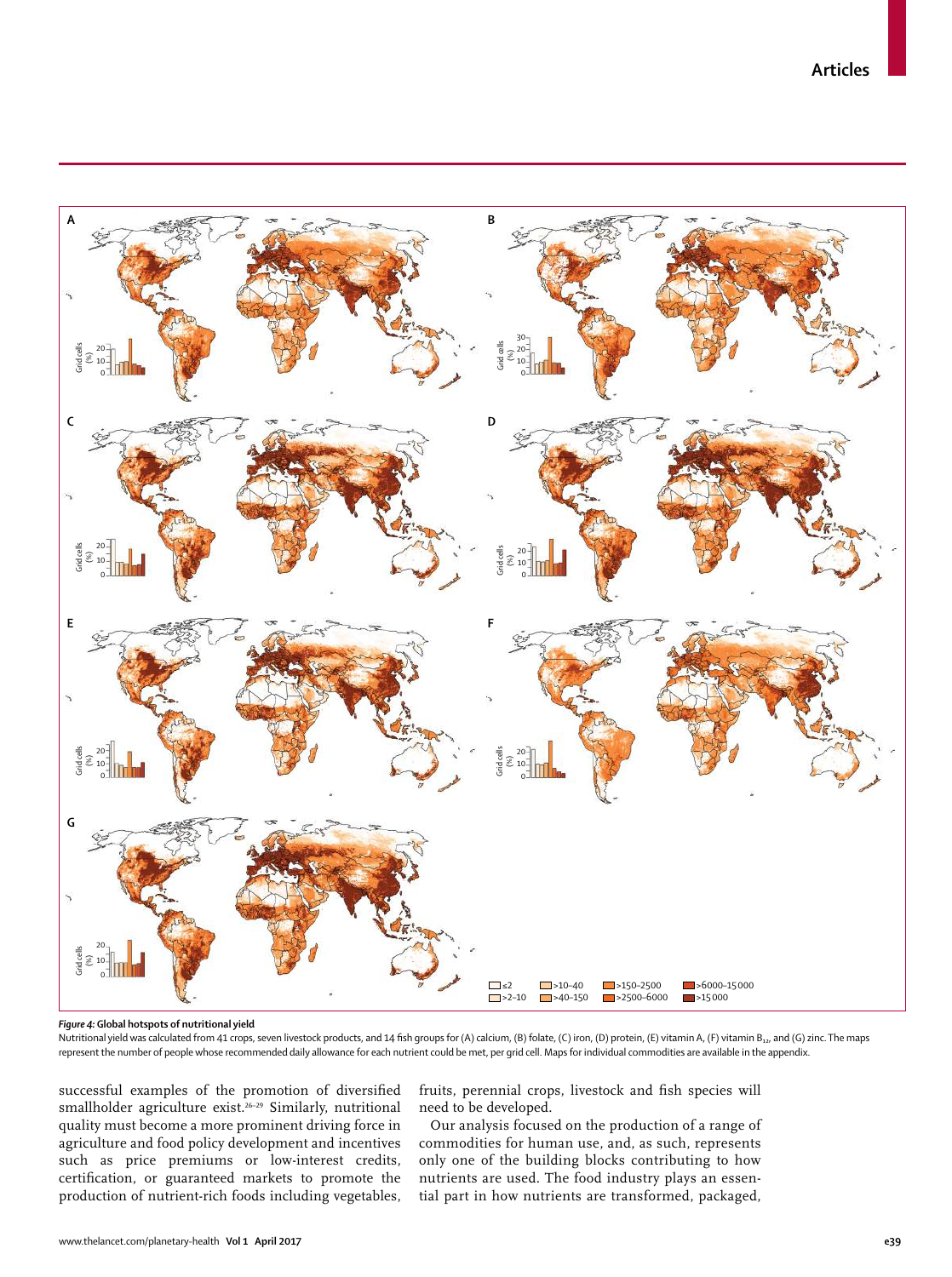

### *Figure 5:* **Diversity of global food production**

(A) Map of global diversity of food commodities. (B) Commodity group production by diversity category. Diversity is represented by the Shannon diversity index, *H*, which represents how many different types of foods are produced in a pixel and how evenly these different types are distributed. The higher the Shannon index, the higher the diversity.

> and accessed by consumers. The industry is also pivotal in establishing production patterns in certain regions by the creation and promotion of markets for commodities of interest through large agribusiness companies. Policies, regulation, and effective publicprivate partnerships are and will be needed to ensure improved harmonisation of goals among the actors of

the food chain to achieve human and ecosystems health.

Our study opens up new research opportunities to improve attempts to attain the SDG goals. Understanding of the structure of food and nutrient production in the world can help the targeting and prioritisation of research and investment actions to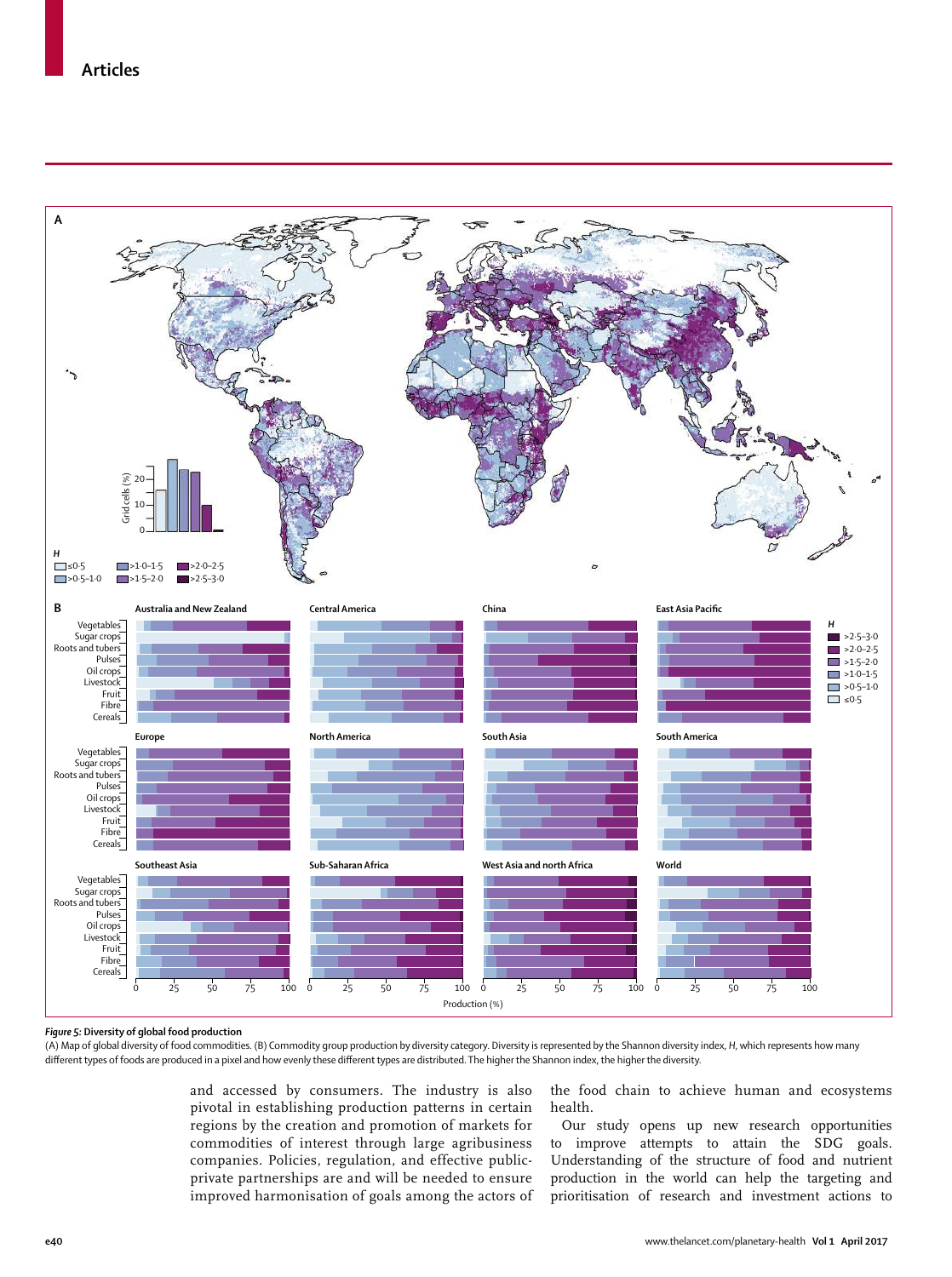

*Figure 6:* **Production of nutrients by the diversity category**

Diversity is represented by the Shannon diversity index, *H*, which represents how many different types of foods are produced in a pixel and how evenly these different types are distributed. The higher the Shannon index, the higher the diversity.

support the attainment of sustainable and equitable agricultural development together with healthier diets and healthier ecosystems. Our data provide the basis for the analysis of the effects of climate change on global and regional nutrient supply, or for projecting and incorporating scenarios of the consequences of farm size consolidation on food and nutrient supply in the future and the associated social and environmental costs, and for the investigation of nutrient yield gaps. Essential to advancement in this subject would be to link the results of our study to nutrient consumption data from disaggregated human population distributions, as well as to increase the number of nutrients included in the analysis (eg, adding essential fatty acids). Such work would enable the computation of specific dietary patterns and nutrient supply solutions to contribute to the SDGs.

Despite the importance of our findings, our study has also shown many inadequacies and data gaps that could guide further research of this topic. For example, we could not allocate aquacultural production to farm sizes, as a large proportion of aquaculture occurs in deltas or close to water bodies, which are difficult to allocate to terrestrial land use systems. Efforts to better map these systems are crucial. Advances have been made in the mapping of agricultural areas,<sup>11</sup> plot size distributions,<sup>16</sup> and the predominance of certain farm sizes.<sup>30</sup> However, the development of high-resolution, global, continuous representations of farm size distributions remain elusive. Our analyses covered more than 85% of the global cropped area. However, we need to increase the number of mapped commodities, especially nutrientrich foods that occupy small areas and contribute to dietary quality, particularly for women and children. Advances in crowdsourcing, remote sensing, $31$  and farm data collection will help to circumvent these problems<sup>32</sup> in the future.

#### **Contributors**

MH, PKT, BP, JRB, and RR designed the study. MH, PKT, BP, RR, GN, SF, LHS, PCW, JSG, and RAW provided data. BP, PKT, JRB, RR, KW, JvdS, and MH did the analyses. All authors interpreted the results. MH, PKT, and RR wrote the manuscript, and all authors commented on the draft version and approved the submission documents.

#### **Declaration of interests**

We declare no competing interests.

#### **Acknowledgments**

This study was funded by Commonwealth Scientific and Industrial Research Organisation, Bill & Melinda Gates Foundation, CGIAR Research Programs on Climate Change, Agriculture and Food Security and on Agriculture for Nutrition and Health funded by the CGIAR Fund Council, Daniel and Nina Carasso Foundation, European Union, International Fund for Agricultural Development, Australian Research Council, National Science Foundation, Gordon and Betty Moore Foundation, and Joint Programming Initiative on Agriculture, Food Security and Climate Change—Belmont Forum.

#### **References**

- 1 UN. Transforming our world: the 2030 agenda for sustainable development. New York: United Nations, 2015.
- 2 Rockström J, Steffen W, Noone K, et al. A safe operating space for humanity. *Nature* 2009; **461:** 472–75.